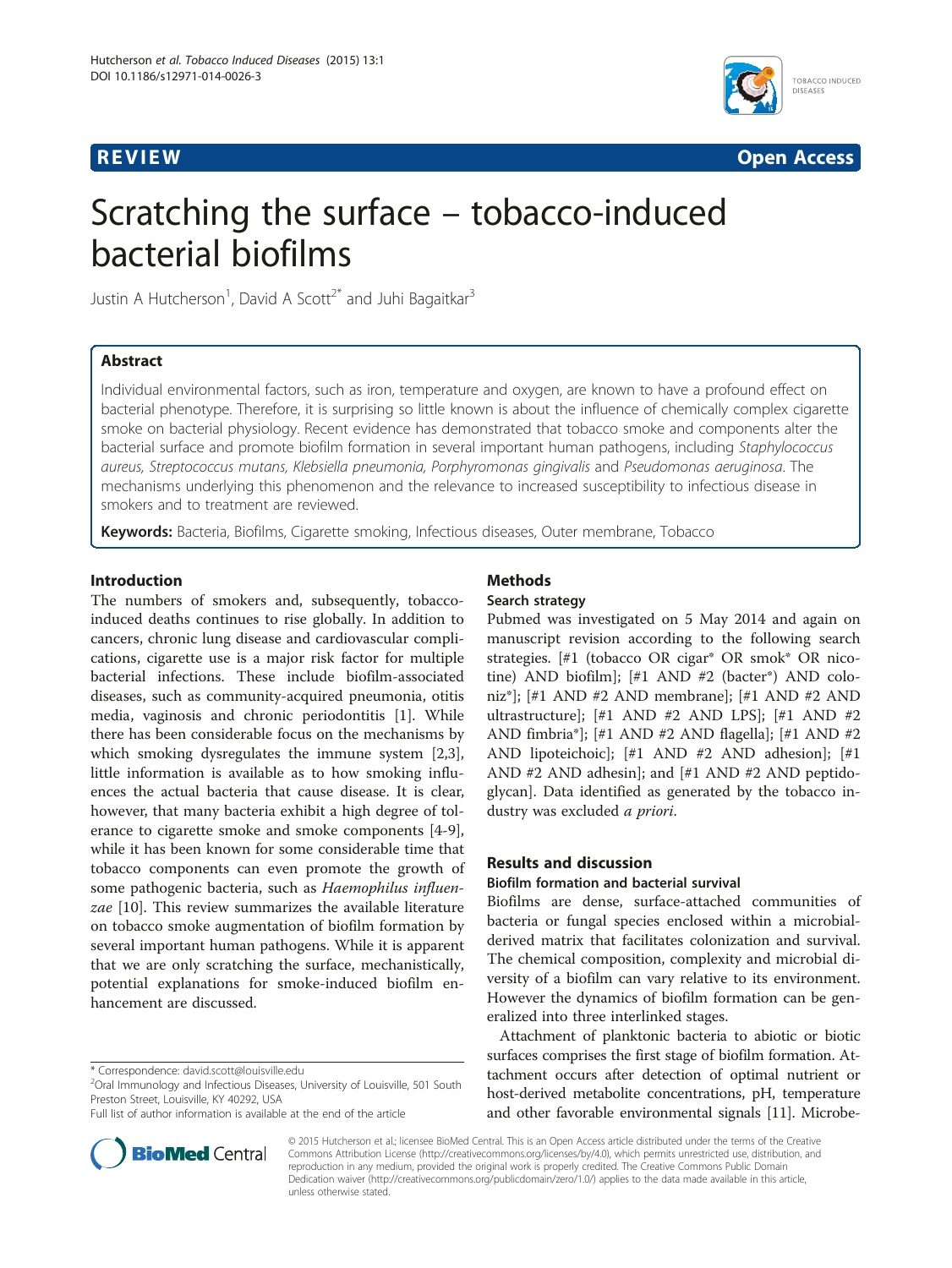derived adhesive proteins and adhesive organelles, like fimbriae and pili, facilitate attachment of planktonic bacteria to the tissue or abiotic surface. The expression profiles of genes involved in bacterial motility, extracellular matrix formation, quorum sensing, chemotaxis and posttranscriptional regulatory circuits converge to promote colonization and establishment of biofilms [[12,13](#page-4-0)]. Significant human pathogens, including Pseudomonas aeruginosa, Vibrio cholerae and Escherichia coli, all undergo extensive morphological and transcriptional changes to attach and colonize the host [\[12\]](#page-4-0).

Following initial attachment, secondary species may bind to these early colonizers, increasing biofilm complexity. During the second stage of biofilm formation, cellular replication, synergistic intra- and inter-species interactions promote microcolony formation and the deposition of an extracellular matrix. Microcolonies grow as a direct consequence of bacterial replication and aggregation [\[14](#page-5-0)]. The extracellular matrix consists of exopolysaccharies, extracellular DNA, RNA, matrix-associated proteins and adhesins synthesized by the colonizing bacteria which promotes cellto-cell adhesion and further stabilizes biofilm architecture. There may be several niches or microenvironments generated within a biofilm due, for example, to nutrient, oxygen and pH gradients. These gradients create selective pressure and can also enhance the pathogenic potential of an organism. The extracellular matrix also presents a diffusion barrier for most antimicrobial peptides and antimicrobial compounds.

Biofilms have been estimated to account for 65% or more of all microbial infections in humans [\[15](#page-5-0)]. This has critical implications to disease prevention as such microbial communities provide several advantages to the bacteria, such as (i) enhanced evolution through the sharing of genetic material, including antibiotic resistance and other virulence factor genes; (ii) protection from antibiotics; (iii) shielding from critical components of the immune response, including the complement/ antibody system and phagocytosis; and (iv) the potential to further colonize the host upon shedding from the biofilm [\[15](#page-5-0)-[18](#page-5-0)]. Given their high degree of resistance to current anti-microbial compounds, biofilms play a significant role in the pathogenesis of many chronic human infections, such as cystic fibrosis, bacterial endocarditis and periodontal diseases [\[19](#page-5-0)]. Furthermore, biofilms can prolong inflammation and delay resolution in chronic wound infections [[20](#page-5-0)]. Several recent reviews of infectious biofilms are available [[15](#page-5-0),[18,21](#page-5-0)-[24\]](#page-5-0).

#### Tobacco smoke promotes biofilm formation

Simple environmental stimuli, including temperature, pH and the availability of iron, have a major influence on the bacterial transcriptome and influence biofilm formation in, for example, Pseudomonas aeruginosa, Klebsiella pneumonia, Porphyromonas gingivalis, and the melioidosis pathogen, Burkholderia pseudomallei [\[25-28\]](#page-5-0). It is perhaps not surprising, then, that cigarette smoke, which contains thousands of chemicals, can exert a profound influence on bacterial physiology and biofilm formation.

The evidence that tobacco promotes bacterial biofilms in multiple pathogenic bacteria is growing, as summarized in Table [1](#page-2-0) along with their associated diseases. The most extensive study to date is by Goldstein-Daruech et al. [\[29\]](#page-5-0), who demonstrated that acute cigarette smoke exposure significantly increased biofilm formation in 75% (12/16) of clinical isolates of various species from smokers with chronic rhinosinusitis but in 0% (0 of 18) of isolates from nonsmokers. Importantly, such enhanced biofilm formation was reversible on removal of the cigarette smoke stimulus. An overall biofilm index for smokers and non-smokers is reproduced from the Goldstein-Daruech study in Figure [1.](#page-2-0)

#### Mechanisms of tobacco smoke-enhanced biofilm formation

We are only beginning to understand how tobacco smoke may enhance microbial biofilms. However, it is clear that the first step in biofilm formation is adherence to a stratum, be that epithelial or endothelial cells; extant colonized bacteria; or to a sugar or protein. Tobacco smoke augments binding of Streptococcus pneumonia to pulmonary epithelial cells by inducing eukaryotic platelet-activating factor receptor (PAF-R) expression, which interacts with phosphorylcholine on the bacterial cell wall [[37](#page-5-0)]. In P. gingivalis, the major fimbrial protein, FimA, is upregulated, which aids adhesion by binding to the glyceraldehyde 3-phosphate dehydrogenase (GAPDH) surface protein of the primary periodontal colonizer, Streptococcus gordonii [\[31\]](#page-5-0). The predominant nicotine metabolite, cotinine, has been reported to increase P. gingiva-lis adhesion to epithelial cell monolayers [\[4\]](#page-4-0). Cigarette smoke extract (CSE) also appears to promote adhesion of Aggregatibacter actinomycetemcomitans, an oral biofilm dweller associated with a localized, aggressive form of periodontal disease, to epithelial cells [\[38\]](#page-5-0).

Sortase A (cell surface protein P1) is employed by the cariogenic agent, Streptococcus mutans, and other Grampositive bacteria, to facilitate the localization of specific, LPXTGX-containing proteins to the microbial surface. One such protein is the salivary agglutinin-binding, biofilm promoting antigen I/II. It has recently been shown that the tobacco alkaloid, nicotine, upregulates the surface expression of antigen I/II by S. mutans and, subsequently, enhances biofilm formation [\[9](#page-4-0)]. The authors [\[9](#page-4-0)] suggest that this nicotine-enhanced biofilm formation helps explain the increased number of teeth with carious lesions found in smokers compared to non-smokers [\[39\]](#page-5-0). Indeed, nicotine has also been shown to enhance dual species *S. mutans* biofilm formation with *Streptococcus sanguinis* [\[8\]](#page-4-0).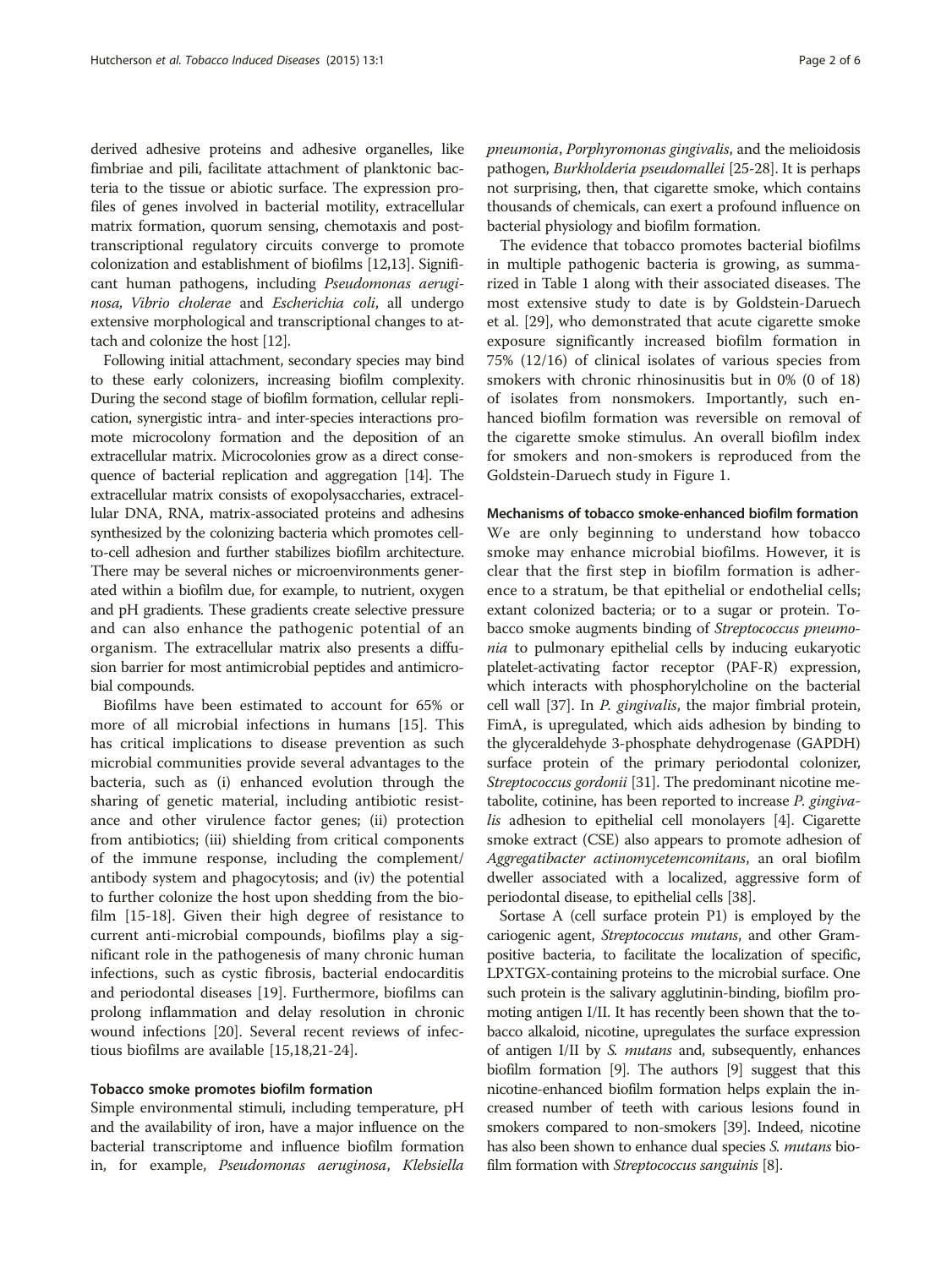| <b>Bacterium (Gram)</b>        | <b>Disease</b>                                                                | Stimulus <sup>1</sup> | Study                                           |
|--------------------------------|-------------------------------------------------------------------------------|-----------------------|-------------------------------------------------|
| Klebsiella pneumonia (-)       | Chronic rhinosinusitis isolate                                                | Whole smoke           | Goldstein-Daruech et al. 2011 [29]              |
| Pseudomonas aeruginosa $(-)$   | Nosocomial infections; UTI; respiratory<br>infections including pneumonia     | Whole smoke           | Antunes 2012 [30]                               |
|                                |                                                                               |                       | Goldstein-Daruech et al. 2011 [29]              |
| Porphyromonas gingivalis $(-)$ | Chronic periodontitis                                                         | <b>CSE</b>            | Bagaitkar et al. 2009, 2011 [1,31] <sup>2</sup> |
| Proteus vulgaris $(-)$         | Chronic rhinosinusitis isolate                                                | Whole smoke           | Goldstein-Daruech et al. 2011 [29]              |
| Staphylococcus aureus $(+)$    | Nosocomial infections; endocarditis; osteomyelitis;<br>respiratory infections | CSE                   | Kulkarni 2013 [32]                              |
|                                |                                                                               |                       | Goldstein-Daruech et al. 2011 [29]              |
| Streptococcus pneumoniae (+)   | Pneumonia, bronchitis; endocarditis; meningitis                               | <b>CSC</b>            | Cockeran et al. 2014 [33]                       |
|                                |                                                                               |                       | Mutepe et al. 2012 [34]                         |
|                                |                                                                               |                       | Goldstein-Daruech et al. 2011 [29]              |
| Streptococcus mutans $(+)$     | Dental caries                                                                 | Nicotine, CSC         | Li 2014 $[8]^3$                                 |
|                                |                                                                               |                       | Huang et al. 2012 [35]                          |
|                                |                                                                               |                       | Baboni 2010 [36]                                |

<span id="page-2-0"></span>Table 1 Tobacco augments biofilm formation in multiple human pathogens

<sup>1</sup>See references for precise methods of whole smoke exposure, CSE (cigarette smoke extract) or CSC (cigarette smoke condensate) preparation and of biofilm quantification. .

Dual species biofilms with S. gordoni $i^2$  or S. sanguinis<sup>3</sup>.

Cigarette smoke exposure also leads to increased biofilm formation in the key human pathogen, Staphylococcus aureus, which can cause, for example, skin infections, pneumonia, endocarditis, and septic shock [\[32](#page-5-0)]. The staphylococcal genes, accessory regulator A (sarA) and required for biofilm formation (rbf), which encode biofilm enhancing proteins, and fibronectin binding protein A (fnbA), whose gene product facilitates bacterial adhesion, are upregulated by cigarette smoke. The accessory gene regulator (agr) family of genes is involved in quorum



cigarettes or sham exposure. Data from all strains was then normalized by creating a ratio of smoke to sham exposed biofilm formation. A value of <1 demonstrates biofilm inhibition while a value of >1 reflects biofilm induction. The biofilm index was significantly different between the isolates from smokers and non-smokers ( $p < 0.001$ ). Data is taken from Goldstein-Daruech et al. [[29](#page-5-0)].

sensing which controls bacterial dispersal. *agrC* activity is suppressed by cigarette smoke. Cigarette smokeenhanced biofilm formation in S. aureus is abrogated by pre-treatment with the antioxidant, N-acetyl cysteine, suggesting that smoke-induced S. aureus biofilm formation is oxidant-dependent [[32\]](#page-5-0).

Whole cigarette smoke exposure has been reported to increase biofilm formation in other pathogens but, again, there is little mechanistic insight. Several biofilm promoting P. aeruginosa genes (pilF, flgK) are induced by cigarette smoke, while the quorum sensing gene, rhlA, is suppressed [[30\]](#page-5-0). Cigarette smoke condensate has also been shown to increase Streptococcus pneumoniae biofilm formation associated with a reduced production of pneumolysin, a key mediator of S. pneumoniae-induced inflammation [[34](#page-5-0)].

#### Tobacco smoke and oral biofilms

Presumably due to ubiquity of dental plaque, the high prevalence of bacteria-induced oral diseases, and ease of access to clinical samples, our knowledge of the influence of smoking on biofilms is broadest for those found in periodontal tissues. Oral biofilms are complex and colonize both supra- and sub-gingival regions of the oral cavity and their composition can correlate with increased severity of periodontal disease [\[40](#page-5-0)].

Chronic periodontitis is a tobacco-induced and/or exacerbated disease [[41\]](#page-5-0). Multiple studies have established that smoking alters the bacterial composition of dental plaque, with several important periodontal pathogens – including Treponema denticola, Fusobacterium nucleatum and P. gingivalis, over-represented in cigarette users, relative to non-smokers [[1,](#page-4-0)[41-45](#page-5-0)]. Commensal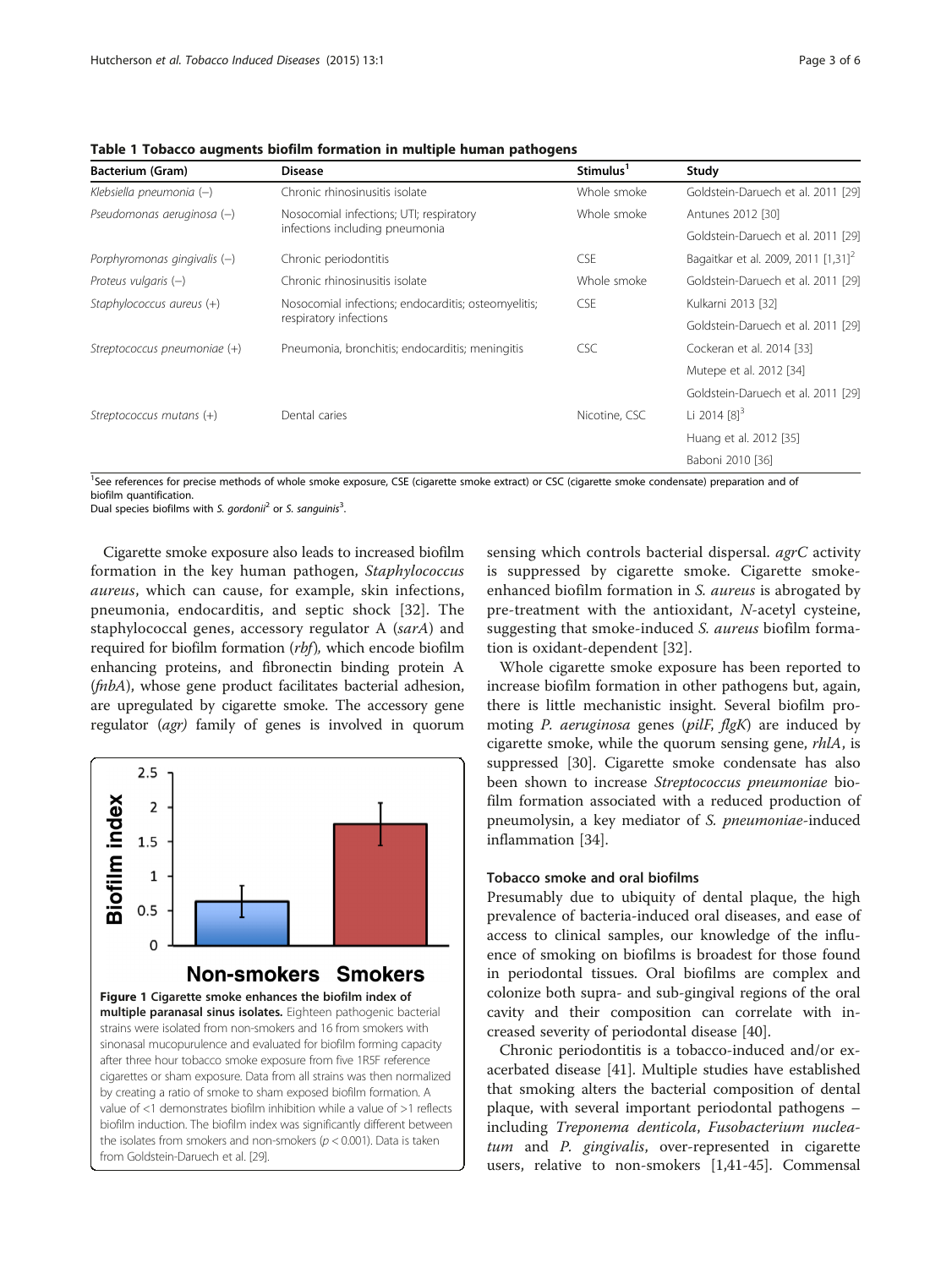<span id="page-3-0"></span>

is presented. (1) Surface expression of the major fimbrial protein (FimA), but not the minor fimbrial antigen (Mfa1), is upregulated [[6](#page-4-0)]. (2) At the same time, the highly pro-inflammatory capsule is inhibited by CSE, increasing fimbrial protein bioavailability. (3) Multiple outer membrane proteins are upregulated upon cigarette smoke exposure, including the highly antigenic RagB protein [[6](#page-4-0)]. The biological significance of CSE-induced alterations to the membrane proteome is currently under investigation. (4) While we have not examined P. gingivalis directly, the LPS profile in the saliva of smokers, compared to that of non-smokers, exhibits altered 3-OH fatty acid content derived from overall oral microbiome [\[55\]](#page-5-0).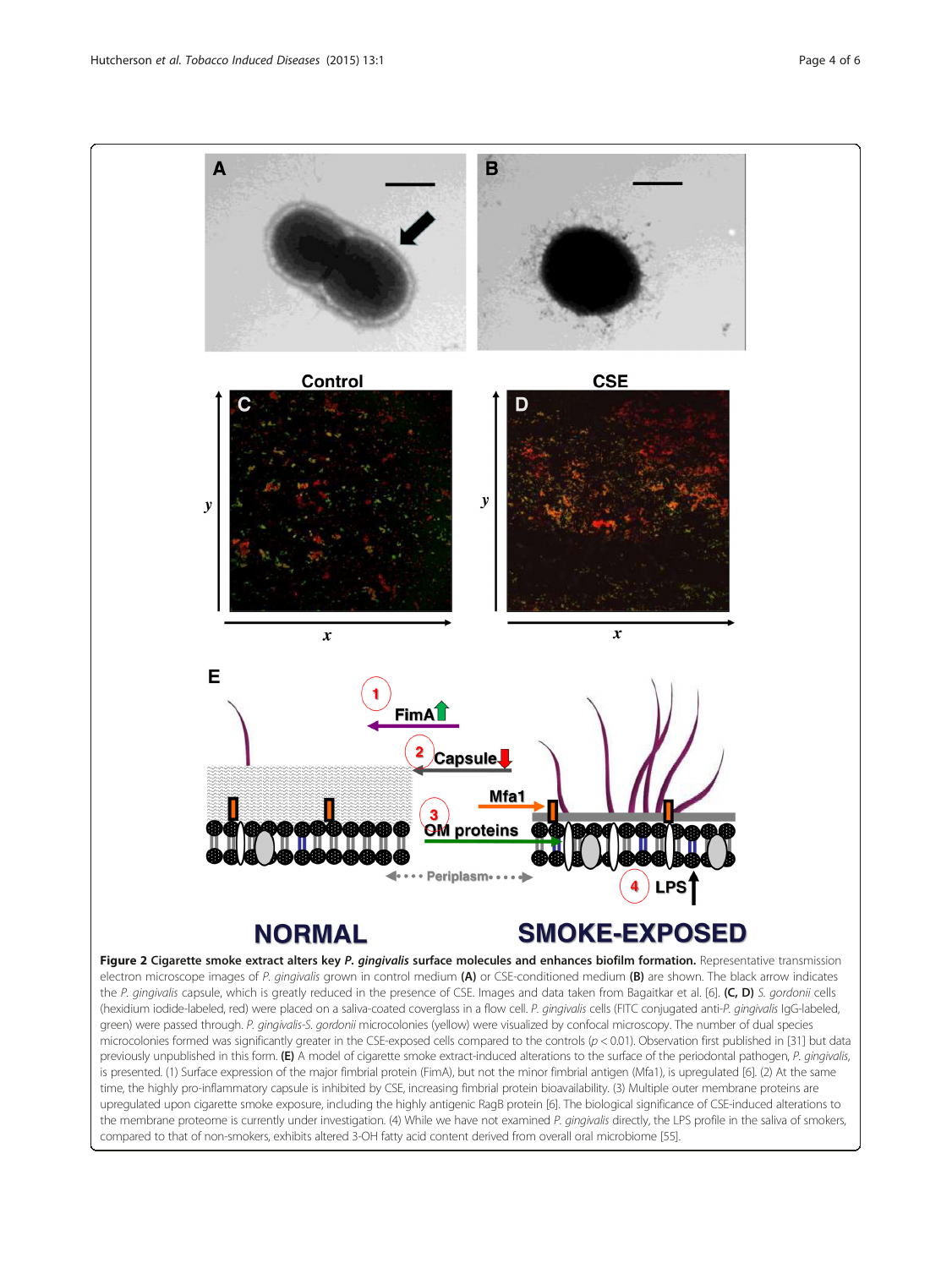<span id="page-4-0"></span>species, such as Streptococcus species may be in higher abundance in non-smokers compared to smokers [\[44](#page-5-0)]. Interestingly, smokers who quit show a reversion to a healthier biofilm composition after 6 months [\[46](#page-5-0)].

Increased prevalence of P. gingivalis, the laboratory workhorse of periodontal pathogens, has been repeatedly shown in smokers [[47-50](#page-5-0)]. Furthermore, P. gingivalis is found in significantly higher numbers in smokers than non-smokers and infection is more persistent in smokers compared to non-smokers [[41,51](#page-5-0)]. With this in mind, we have examined the mechanisms by which tobacco smoke augments *P. gingivalis* biofilm formation. These are summarized in Figure [2](#page-3-0). CSE significantly influences the expression of 6.8% of the P. gingivalis genome, as determined by whole genome arrays, with several genes in the P. gingivalis capsular operon significantly suppressed [6]. Transmission electron microscopy confirmed that CSE exposure suppresses capsule formation in P. gingivalis at the ultrastructural level (Figure [2A](#page-3-0) and B). Nicotine alone has also been reported to influence extracellular polysaccharide production in S. mutans and *S. sanguinis*, partly explaining enhanced interactions between these two bacteria [8]. Furthermore, CSE promotes P. gingivalis-Streptococcus gordonii dual species biofilm formation [[52\]](#page-5-0), as shown in Figure [2C](#page-3-0) and D. Surface expression of the major fimbrial protein (FimA), but not the minor fimbrial antigen (Mfa1), is upregulated by CSE [6]. This promotes interactions with the early dental plaque colonizer, S. gordonii, enhancing biofilm formation [[31](#page-5-0)]. Indeed, FimA mutants do not form biofilms [\[53\]](#page-5-0). Increased FimA production may also aid P. gingivalis survival by suppressing the TLR-mediated inflammatory response to this pathogen [\[31\]](#page-5-0). As noted earlier, the highly pro-inflammatory capsule is inhibited by CSE, which increases fimbrial protein bioavailability. Multiple outer membrane proteins are upregulated upon cigarette smoke exposure, including the highly antigenic RagB protein [6]. The biological significance of CSEinduced alterations to the membrane proteome is currently under investigation. P. gingivalis produces several types of lipopolysaccharide (LPS) that comprise the external leaflet of the Gram-negative outer membrane. The inflammatory potential of these LPS isoforms is highly variable. Penta-acylated lipid A isoforms efficiently induce inflammation upon engagement of TLR4 on innate immune cells while tetra-acylated lipid A isoforms are antagonistic [\[54\]](#page-5-0). In addition to acylation, the length of lipid A 3-OH fatty acid chains also influences inflammatory capacity. While we have not examined P. gingivalis individually, lipid A-derived 3-OH fatty acid profiles in the saliva of smokers are altered, compared to that of non-smokers, and are consistent with an oral biofilm of reduced inflammatory potential [[55](#page-5-0)]. A model of CSE-induced alterations to P. gingivalis physiology is presented in Figure [2](#page-3-0)E.

#### **Conclusions**

Since the discovery in 2010 that cigarette smoke extract augments biofilm formation in the oral pathogen, P. gingi-valis [\[52\]](#page-5-0), it has become apparent that smoking promotes bacterial adhesion and biofilm formation in several other key pathogens, including S. mutans, S. aureus, P. aeruginosa and S. pneumoniae. Enhanced bacterial evolution, including the emergence of antibiotic resistance, protection from antibiotics and other antimicrobials, immune response shielding and the increased potential for secondary colonization each have clear implications to disease treatment for the present and the future. However, it is clear that when it comes to understanding the underlying mechanisms we are currently just "scratching the surface".

#### Competing interests

The authors declare that they have no competing interests.

#### Authors' contributions

DAS, JB and JH drafted this review article. All authors read and approved the final manuscript.

#### Acknowledgements

Funding from NIDCR (R01DE017680, DAS) is gratefully acknowledged.

#### Author details

<sup>1</sup>Departments of Microbiology and Immunology, University of Louisville, Louisville, USA. <sup>2</sup>Oral Immunology and Infectious Diseases, University of Louisville, 501 South Preston Street, Louisville, KY 40292, USA. <sup>3</sup>Pediatrics Washington University School of Medicine, Saint Louis, MO, USA.

#### Received: 15 July 2014 Accepted: 8 December 2014 Published online: 10 February 2015

#### References

- 1. Bagaitkar J, Demuth DR, Scott DA. Tobacco use increases susceptibility to bacterial infection. Tob Induc Dis. 2008;4:12.
- 2. Rom O, Avezov K, Aizenbud D, Reznick AZ. Cigarette smoking and inflammation revisited. Respir Physiol Neurobiol. 2013;187(1):5–10.
- 3. Stampfli MR, Anderson GP. How cigarette smoke skews immune responses to promote infection, lung disease and cancer. Nat Rev Immunol. 2009;9(5):377–84.
- 4. Cogo K, Calvi BM, Mariano FS, Franco GC, Gonçalves RB, Groppo FC. The effects of nicotine and cotinine on Porphyromonas gingivalis colonisation of epithelial cells. Arch Oral Biol. 2009;54(11):1061–7.
- 5. Cogo K, Montan MF, Bergamaschi Cde C, D Andrade E, Rosalen PL, Groppo FC. In vitro evaluation of the effect of nicotine, cotinine, and caffeine on oral microorganisms. Can J Microbiol. 2008;54(6):501–8.
- 6. Bagaitkar J, Williams LR, Renaud DE, Bemakanakere MR, Martin M, Scott DA, et al. Tobacco-induced alterations to Porphyromonas gingivalis-host interactions. Environ Microbiol. 2009;11(5):1242–53.
- 7. Huang J, Carney BF, Denny TP, Weissinger AK, Schell MA. A complex network regulates expression of eps and other virulence genes of Pseudomonas solanacearum. J Bacteriol. 1995;177(5):1259–67.
- 8. Li M, Huang R, Zhou X, Zhang K, Zheng X, Gregory RL. Effect of nicotine on dual-species biofilms of Streptococcus mutans and Streptococcus sanguinis. FEMS Microbiol Lett. 2014;350(2):125–32.
- 9. Li MY, Huang RJ, Zhou XD, Gregory RL. Role of sortase in Streptococcus mutans under the effect of nicotine. Int J Oral Sci. 2013;5(4):206–11.
- 10. Roberts D, Cole P. Effect of tobacco and nicotine on growth of Haemophilus influenzae in vitro. J Clin Pathol. 1979;32(7):728–31.
- 11. Petrova OE, Sauer K. Sticky situations: key components that control bacterial surface attachment. J Bacteriol. 2012;194(10):2413–25.
- 12. O'Toole G, Kaplan HB, Kolter R. Biofilm formation as microbial development. Annu Rev Microbiol. 2000;54:49–79.
- 13. Martinez LC, Vadyvaloo V. Mechanisms of post-transcriptional gene regulation in bacterial biofilms. Front Cell Infect Microbiol. 2014;4:38.